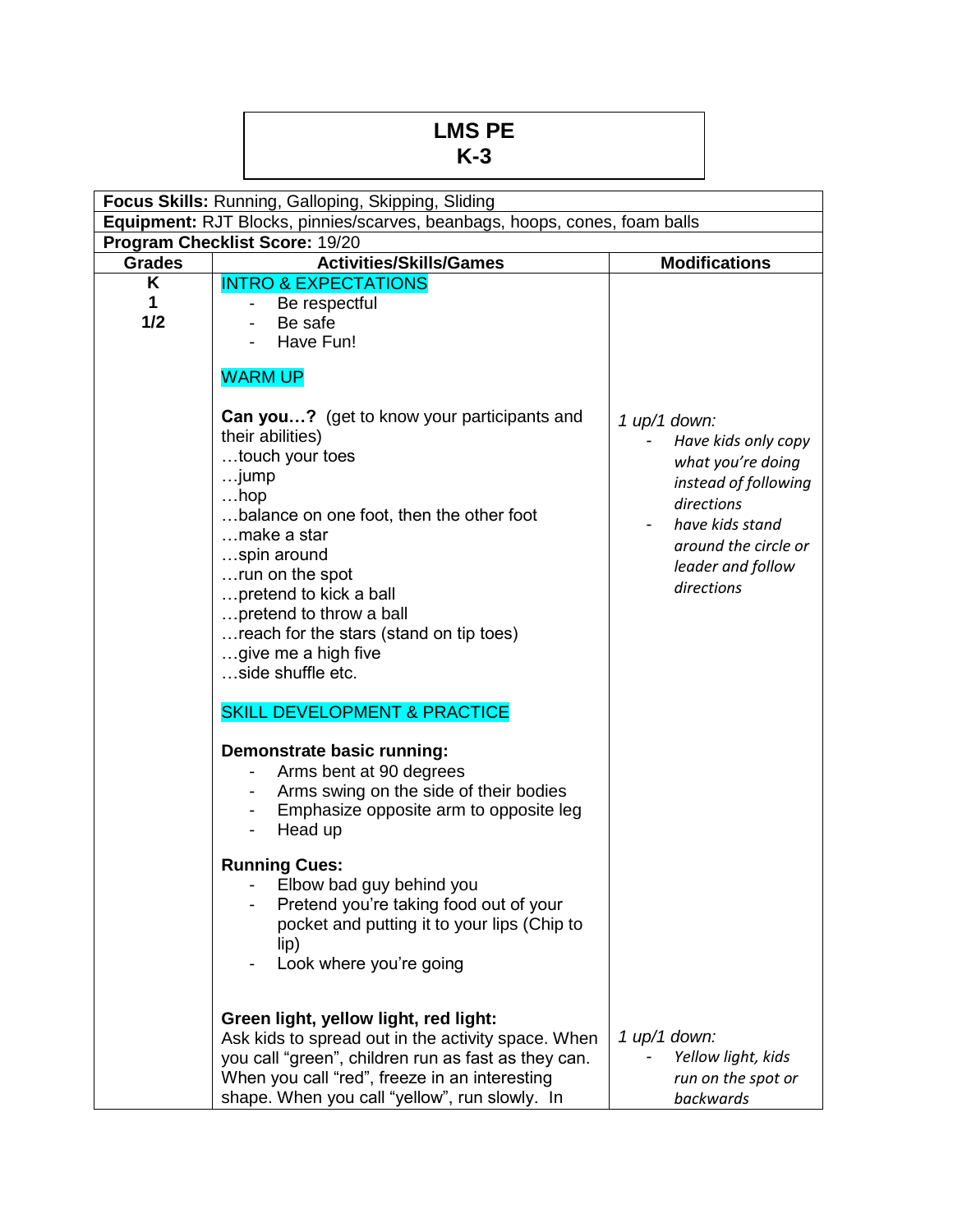|                          | different rounds, change the way you want the<br>children to run (eg. Run in zig-zags, run<br>backwards).<br><b>Transition to sliding:</b><br>Have kids freeze where they are and take their<br>shoes off. If not wearing socks, grab scarves and<br>have them put them under their feet.<br>Sliding cues (think skating):<br>Weight stays on lead foot<br>Back foot is always chasing lead foot<br>Swing arms, head up<br>Sliding: Green light, yellow light, red light: | Have all the kids<br>line up on an end<br>line with a leader at<br>the other end                                                                                                                                            |
|--------------------------|---------------------------------------------------------------------------------------------------------------------------------------------------------------------------------------------------------------------------------------------------------------------------------------------------------------------------------------------------------------------------------------------------------------------------------------------------------------------------|-----------------------------------------------------------------------------------------------------------------------------------------------------------------------------------------------------------------------------|
|                          | Kids should return. When you call "green",<br>children SLIDE forward. When you call "red",<br>freeze as fast as they can without sliding forward<br>or falling. When you call "yellow", slide slowly. In<br>different rounds, change the way you want the<br>children to slide.<br>Demonstrate basic skipping:<br>Step and hop<br>March on the spot<br>Take off after each march (hop)<br>Swing arms, head up                                                             | $1$ up/1 down:<br>Yellow light, kids<br>slide backwards<br>Have kids start<br>shuffling their feet<br>(with both on the<br>ground) instead of<br>long strides                                                               |
|                          | <b>4 Corner Squirrels:</b><br>Divide the group into four teams. Put a hoop in<br>each corner of the gym with 5-10 beanbags in<br>each hoop. Teams must try to steal other teams'<br>"nuts" (beanbags) from their hoop and bring them<br>to their own hoop by only SKIPPING. If kids<br>aren't skipping when retrieving or returning a "nut"<br>they must bring it back to the original hoop. Put a<br>2 minute time limit on each round as this game is<br>very tiring.   | $1$ up/1 down:<br>Kids can't go to the<br>same hoop twice in<br>a row, must go to<br>every hoop once<br>before repeating<br>Kids run normally<br>and only have to do<br>5 skips on the spot<br>when returning<br>with a nut |
| $\mathbf{2}$<br>2/3<br>3 | <b>INTRO &amp; EXPECTATIONS</b><br>Be respectful<br>Be safe<br>Have Fun!<br><b>WARM UP</b><br><b>Germ Tag:</b><br>Choose 3-5 players to hold the balls ("germs").<br>On the leader's signal, the germs attempt to tag                                                                                                                                                                                                                                                     | $1$ up/1 down:<br>Create a smaller                                                                                                                                                                                          |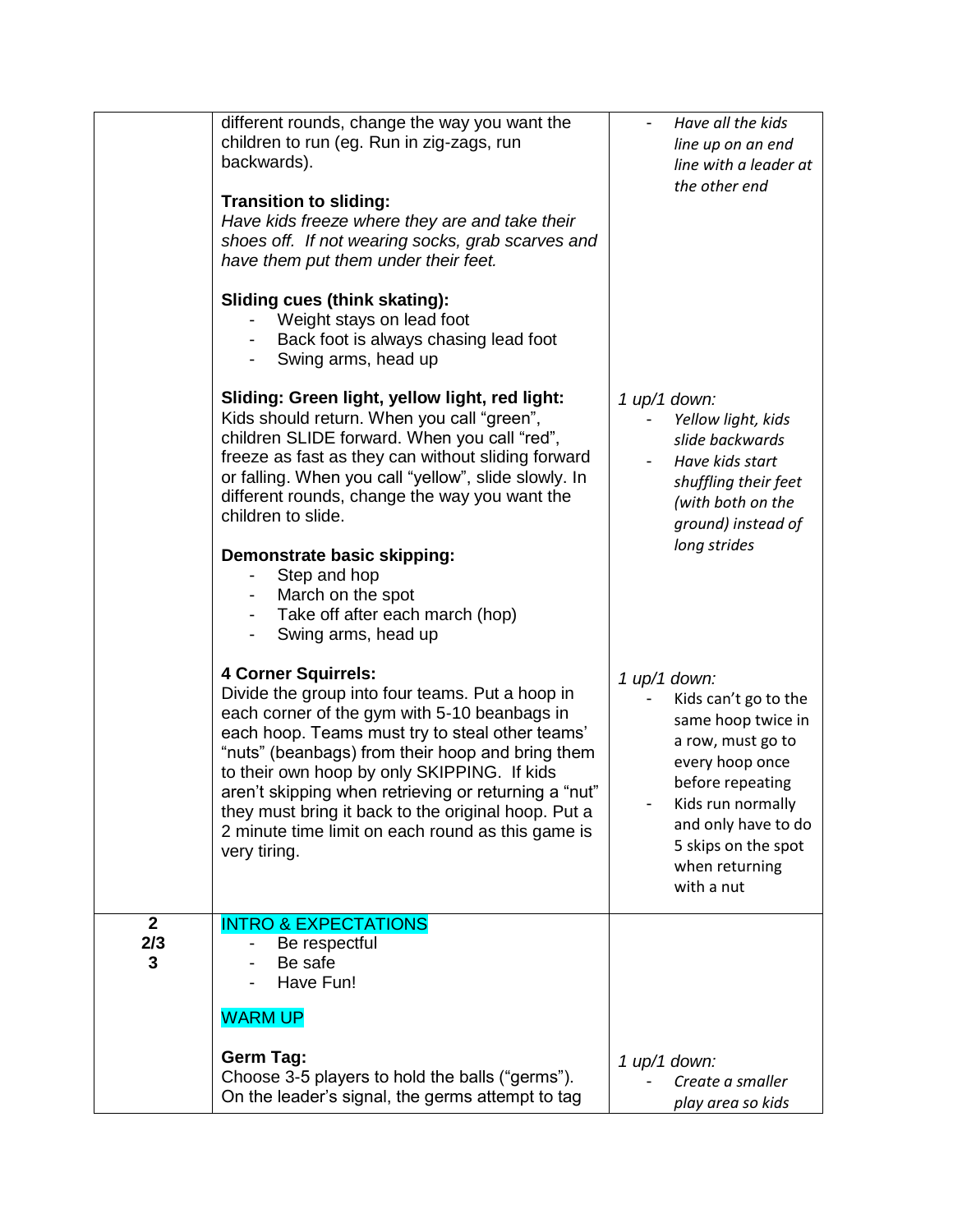| other players. The newly tagged player then<br>quickly takes the ball and tries to tag another<br>player. No touchbacks are allowed. Players do<br>not want to hold onto the germ and are not<br>allowed to throw the ball at other players.<br><b>SKILL DEVELOPMENT &amp; PRACTICE</b><br>Demonstrate basic running:<br>Arms bent at 90 degrees<br>Arms swing on the side of their bodies<br>Head up                                                                                                                                                                                                                                                                                                                                                                                                                                                                                                                                                 | get tagged more<br>frequently<br>Add more<br>balls/taggers                                                                                                                                                                                                                   |
|-------------------------------------------------------------------------------------------------------------------------------------------------------------------------------------------------------------------------------------------------------------------------------------------------------------------------------------------------------------------------------------------------------------------------------------------------------------------------------------------------------------------------------------------------------------------------------------------------------------------------------------------------------------------------------------------------------------------------------------------------------------------------------------------------------------------------------------------------------------------------------------------------------------------------------------------------------|------------------------------------------------------------------------------------------------------------------------------------------------------------------------------------------------------------------------------------------------------------------------------|
| Difference between jogging and sprinting:<br>Jogging is medium speed<br>Sprinting/Running is as fast as possible<br>Jogging good for longer distances<br>Sprinting/Running good for short distances<br>quickly                                                                                                                                                                                                                                                                                                                                                                                                                                                                                                                                                                                                                                                                                                                                        |                                                                                                                                                                                                                                                                              |
| <b>Sharks vs. Whales</b><br>Two lines of kids stand face to face $(-1m$ apart)<br>with a foam ball between them at their feet.<br>Designate one team as sharks and the other as<br>whales. When the leader calls out one of the<br>team names ie. whales, the whales must turn<br>around and run to the end line. Meanwhile the<br>shark standing in front of them must pick up the<br>foam ball and try to tag the whale before the<br>whales gets to the end line. If the whale gets<br>tagged by the shark, the shark gets a point. Come<br>back to middle and play again.<br><b>Transition to sliding:</b><br>Have kids freeze where they are and take their<br>shoes off. If not wearing socks, grab scarves and<br>have them put them under their feet. Return to<br>their sport on the floor with their partner.<br>Sliding cues (think skating):<br>Weight stays on lead foot<br>Back foot is always chasing lead foot<br>Swing arms, head up | $1$ up/1 down:<br>Kids can tag as<br>many people as<br>they can on the<br>other team for<br>points or once you<br>get tagged you join<br>the opposite team<br>Increase/decrease<br>distance between<br>sharks and whales<br>to help taggers<br>catch runner or vise<br>versa |
| <b>Sliding: Sharks vs. Whales</b><br>Two lines of kids stand face to face $(-1m$ apart)<br>with a foam ball between them at their feet.<br>Designate one team as sharks and the other as<br>whales. When the leader calls out one of the<br>team names ie. whales, the whales must turn<br>around and SLIDE to the end line. Meanwhile the                                                                                                                                                                                                                                                                                                                                                                                                                                                                                                                                                                                                            | $1$ up/1 down:<br>Both feet have to<br>stay glued to the<br>ground at all times<br>Kids face opposite<br>directions                                                                                                                                                          |